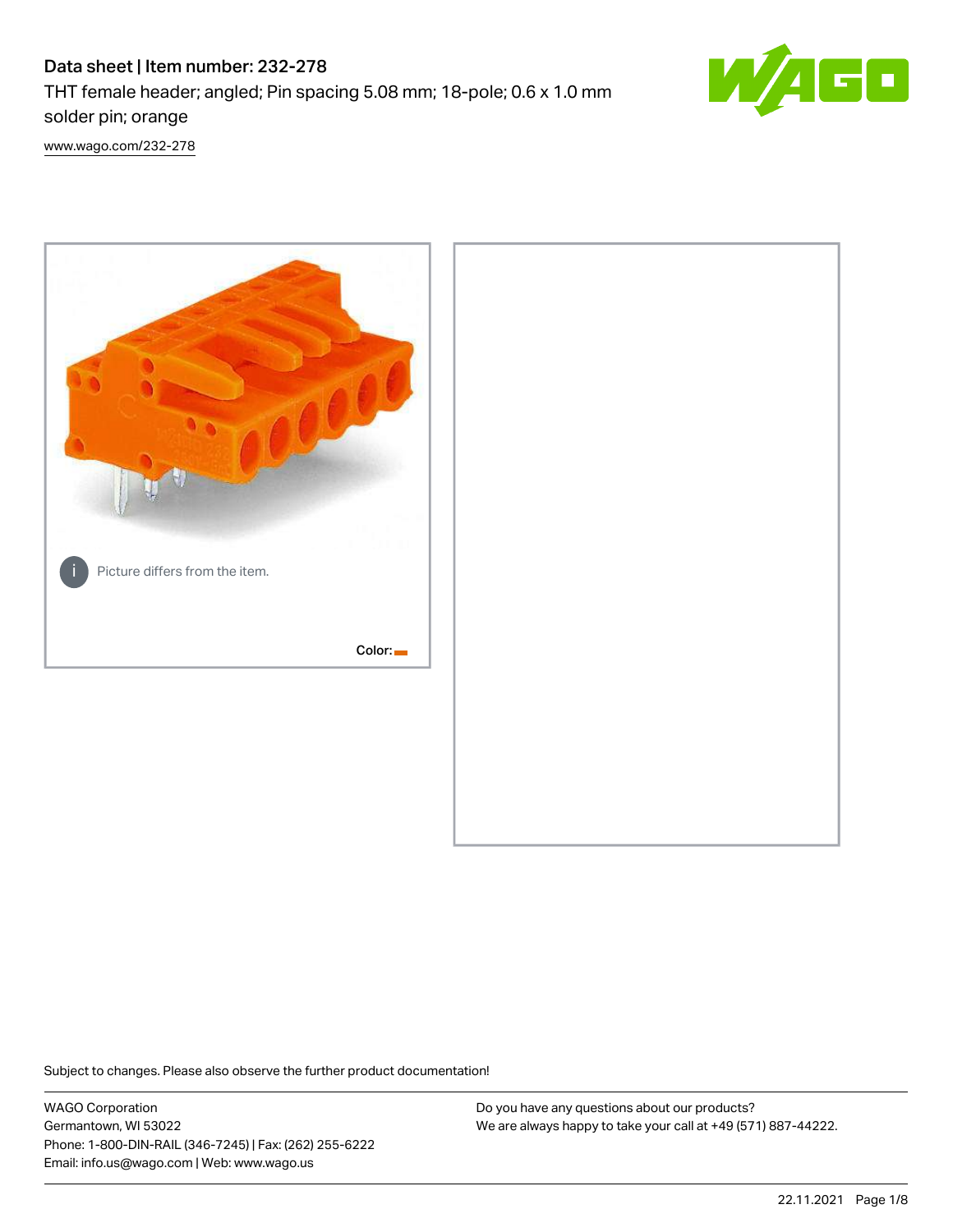[www.wago.com/232-278](http://www.wago.com/232-278)



Dimensions in mm

 $L =$  (pole no. x pin spacing) + 1.5 mm

Distance to first solder pin: 2.2 mm

2- to 3-pole female connectors – one latch only

#### Item description

- **Horizontal or vertical PCB mounting via straight or angled solder pins**
- For board-to-board and board-to-wire connections
- $\blacksquare$ Touch-proof PCB outputs
- $\blacksquare$ Easy-to-identify PCB inputs and outputs
- **Now With coding fingers**

Subject to changes. Please also observe the further product documentation!

WAGO Corporation Germantown, WI 53022 Phone: 1-800-DIN-RAIL (346-7245) | Fax: (262) 255-6222 Email: info.us@wago.com | Web: www.wago.us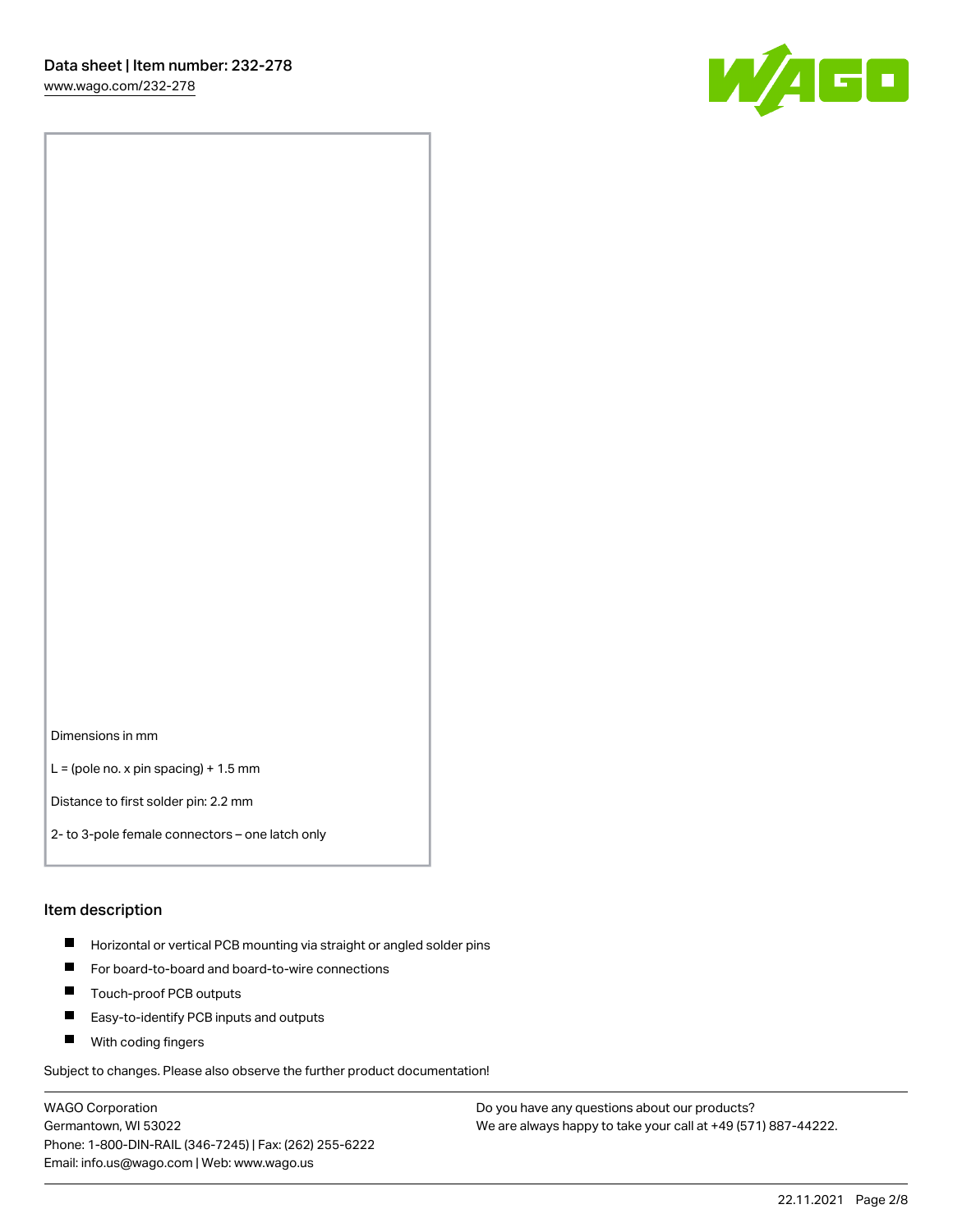

## Data Notes

| Safety information 1 | The <i>MCS – MULTI CONNECTION SYSTEM</i> includes connectors<br>without breaking capacity in accordance with DIN EN 61984. When<br>used as intended, these connectors must not be connected<br>/disconnected when live or under load. The circuit design should<br>ensure header pins, which can be touched, are not live when<br>unmated. |
|----------------------|--------------------------------------------------------------------------------------------------------------------------------------------------------------------------------------------------------------------------------------------------------------------------------------------------------------------------------------------|
| Variants:            | Other pole numbers<br>3.8 mm pin projection for male headers with straight solder pins<br>Gold-plated or partially gold-plated contact surfaces<br>Other versions (or variants) can be requested from WAGO Sales or<br>configured at https://configurator.wago.com/                                                                        |

# Electrical data

#### IEC Approvals

| Ratings per                 | IEC/EN 60664-1                                                       |
|-----------------------------|----------------------------------------------------------------------|
| Rated voltage (III / 3)     | 320 V                                                                |
| Rated surge voltage (III/3) | 4 <sub>k</sub> V                                                     |
| Rated voltage (III/2)       | 320 V                                                                |
| Rated surge voltage (III/2) | 4 <sub>k</sub> V                                                     |
| Nominal voltage (II/2)      | 630 V                                                                |
| Rated surge voltage (II/2)  | 4 <sub>k</sub> V                                                     |
| Rated current               | 12A                                                                  |
| Legend (ratings)            | (III / 2) $\triangleq$ Overvoltage category III / Pollution degree 2 |

# UL Approvals

| Approvals per                  | UL 1059 |
|--------------------------------|---------|
| Rated voltage UL (Use Group B) | 300 V   |
| Rated current UL (Use Group B) | 15 A    |
| Rated voltage UL (Use Group D) | 300 V   |
| Rated current UL (Use Group D) | 10 A    |

# Ratings per UL

| Rated voltage UL 1977 | 600 V |
|-----------------------|-------|
| Rated current UL 1977 |       |

Subject to changes. Please also observe the further product documentation!

| <b>WAGO Corporation</b>                                | Do you have any questions about our products?                 |
|--------------------------------------------------------|---------------------------------------------------------------|
| Germantown, WI 53022                                   | We are always happy to take your call at +49 (571) 887-44222. |
| Phone: 1-800-DIN-RAIL (346-7245)   Fax: (262) 255-6222 |                                                               |
| Email: info.us@wago.com   Web: www.wago.us             |                                                               |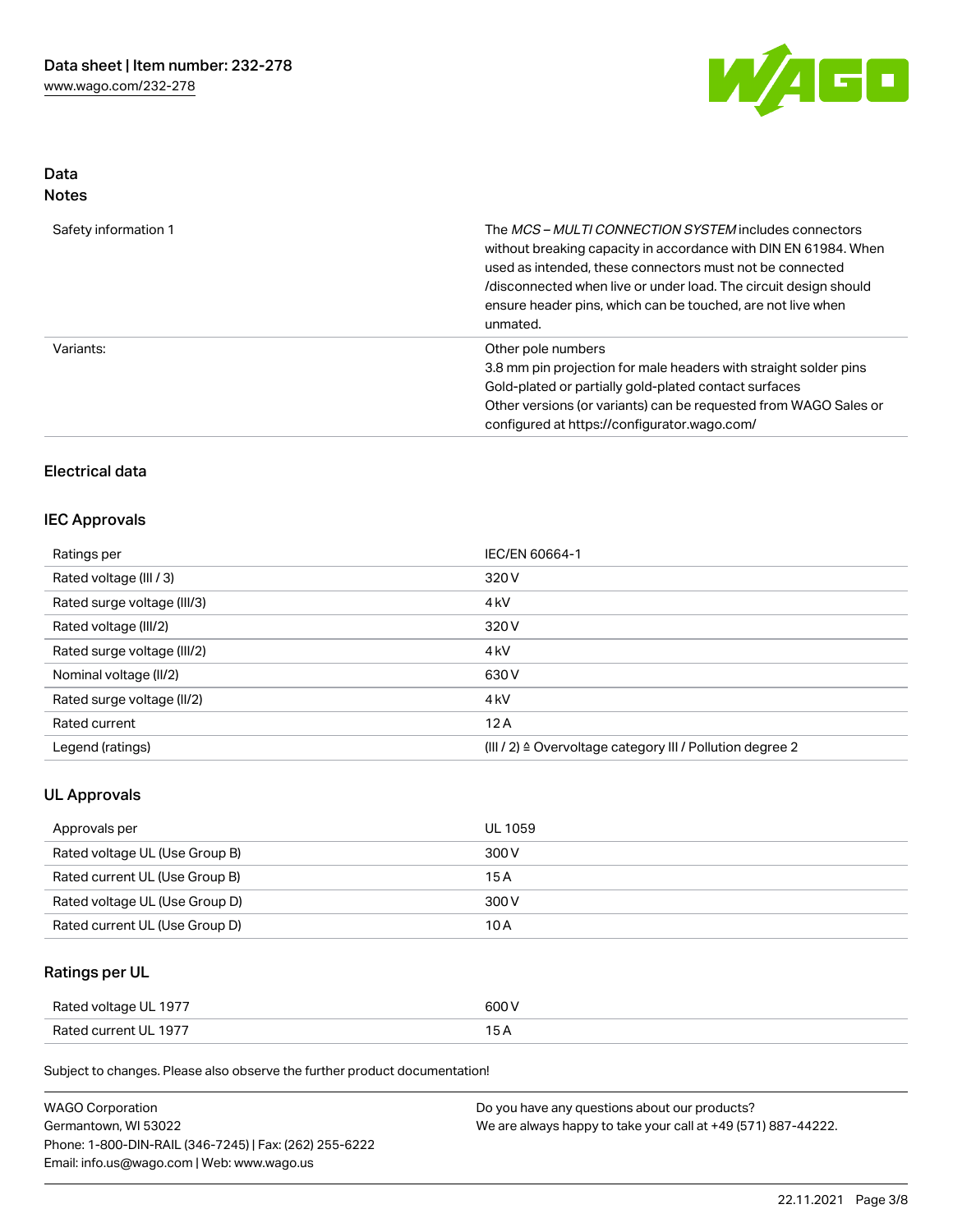

# CSA Approvals

| Approvals per                     | <b>CSA</b> |  |
|-----------------------------------|------------|--|
| Rated voltage CSA (Use Group B)   | 300 V      |  |
| Rated current CSA (Use Group B)   | 15 A       |  |
| Rated voltage CSA (Use Group D)   | 300 V      |  |
| Rated current CSA (Use Group D)   | 10A        |  |
| <b>Connection data</b>            |            |  |
| Total number of connection points | 18         |  |
| Total number of potentials        | 18         |  |
| Number of connection types        | 1          |  |
| Number of levels                  | 1          |  |
| <b>Connection 1</b>               |            |  |
|                                   |            |  |

#### Physical data

| Pin spacing                          | 5.08 mm / 0.2 inch    |
|--------------------------------------|-----------------------|
| Width                                | 92.94 mm / 3.659 inch |
| Height                               | 16.6 mm / 0.654 inch  |
| Height from the surface              | 11.6 mm / 0.457 inch  |
| Depth                                | 18.25 mm / 0.719 inch |
| Solder pin length                    | $5 \,\mathrm{mm}$     |
| Solder pin dimensions                | $0.6 \times 1$ mm     |
| Drilled hole diameter with tolerance | $1.3$ $(+0.1)$ mm     |

# Plug-in connection

| Contact type (pluggable connector) | Female header |
|------------------------------------|---------------|
| Connector (connection type)        | for PCB       |
| Mismating protection               | No            |
| Mating direction to the PCB        | 0°            |
| Locking of plug-in connection      | Without       |

## PCB contact

PCB Contact **THT** 

Subject to changes. Please also observe the further product documentation!

| <b>WAGO Corporation</b>                                | Do you have any questions about our products?                 |
|--------------------------------------------------------|---------------------------------------------------------------|
| Germantown, WI 53022                                   | We are always happy to take your call at +49 (571) 887-44222. |
| Phone: 1-800-DIN-RAIL (346-7245)   Fax: (262) 255-6222 |                                                               |
| Email: info.us@wago.com   Web: www.wago.us             |                                                               |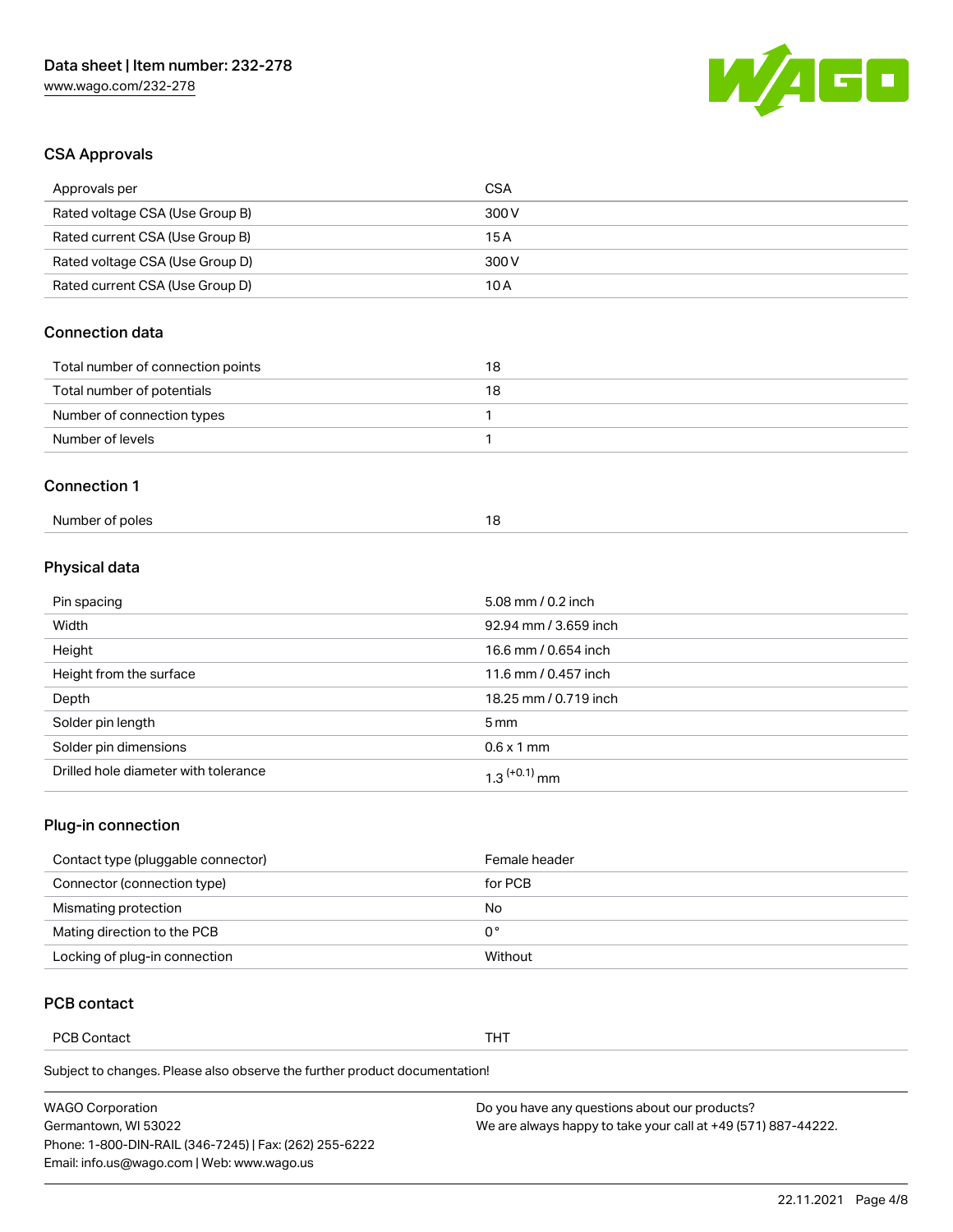[www.wago.com/232-278](http://www.wago.com/232-278)



| Solder pin arrangement              | over the entire female connector (in-line) |
|-------------------------------------|--------------------------------------------|
| Number of solder pins per potential |                                            |

#### Material data

| Color                       | orange           |
|-----------------------------|------------------|
| Material group              |                  |
| Insulation material         | Polyamide (PA66) |
| Flammability class per UL94 | V <sub>0</sub>   |
| Contact material            | Copper alloy     |
| Contact plating             | tin-plated       |
| Fire load                   | $0.257$ MJ       |
| Weight                      | 15.6g            |

#### Environmental requirements

| Limit temperature range | -60  +85 °C |
|-------------------------|-------------|
|                         |             |

## Commercial data

| Product Group         | 3 (Multi Conn. System) |
|-----------------------|------------------------|
| PU (SPU)              | 25 Stück               |
| Packaging type        | box                    |
| Country of origin     | DE                     |
| <b>GTIN</b>           | 4044918579629          |
| Customs tariff number | 8536694040             |

### Approvals / Certificates

#### Country specific Approvals

Phone: 1-800-DIN-RAIL (346-7245) | Fax: (262) 255-6222

Email: info.us@wago.com | Web: www.wago.us

|                                                                                       |                                                                            |                                 | Certificate |
|---------------------------------------------------------------------------------------|----------------------------------------------------------------------------|---------------------------------|-------------|
| Logo                                                                                  | Approval                                                                   | <b>Additional Approval Text</b> | name        |
|                                                                                       | <b>CB</b>                                                                  | IEC 61984                       | NL-39756    |
|                                                                                       | <b>DEKRA Certification B.V.</b>                                            |                                 |             |
|                                                                                       | <b>KEMA/KEUR</b>                                                           | EN 61984                        | 2190761.01  |
| <b>EMA</b>                                                                            | <b>DEKRA Certification B.V.</b>                                            |                                 |             |
|                                                                                       |                                                                            |                                 |             |
|                                                                                       |                                                                            |                                 |             |
| <b>Ship Approvals</b>                                                                 |                                                                            |                                 |             |
|                                                                                       |                                                                            |                                 | Certificate |
| Logo                                                                                  | Approval                                                                   | <b>Additional Approval Text</b> | name        |
|                                                                                       | Subject to changes. Please also observe the further product documentation! |                                 |             |
| Do you have any questions about our products?<br><b>WAGO Corporation</b>              |                                                                            |                                 |             |
| Germantown, WI 53022<br>We are always happy to take your call at +49 (571) 887-44222. |                                                                            |                                 |             |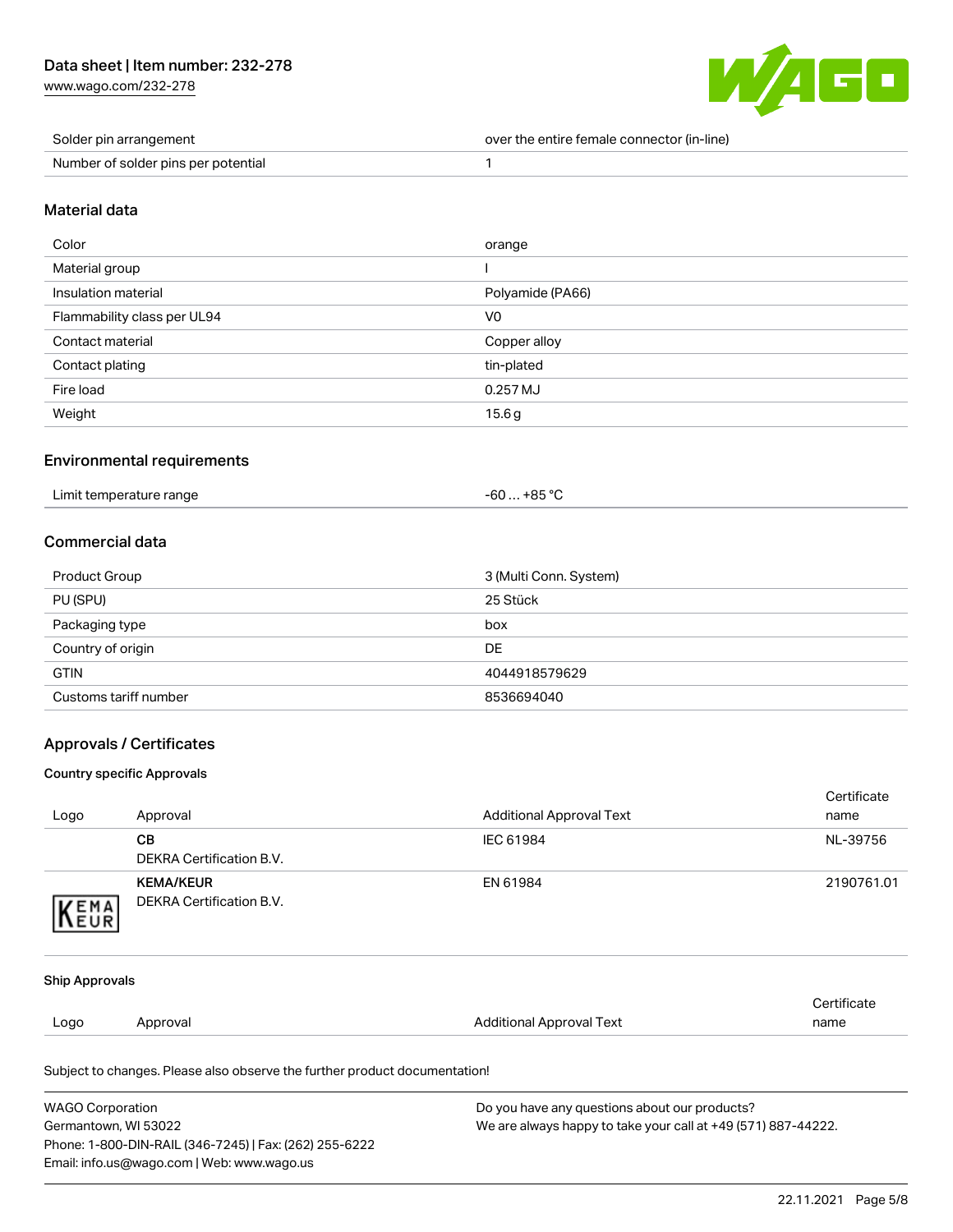# Data sheet | Item number: 232-278

[www.wago.com/232-278](http://www.wago.com/232-278)





| ABS                                                                              | <b>ABS</b><br>American Bureau of Shipping                                                                                  |                                                                                                                |                              | $19 -$<br>HG15869876-<br><b>PDA</b> |
|----------------------------------------------------------------------------------|----------------------------------------------------------------------------------------------------------------------------|----------------------------------------------------------------------------------------------------------------|------------------------------|-------------------------------------|
|                                                                                  | LR<br>Lloyds Register                                                                                                      | IEC 61984                                                                                                      |                              | 96/20035 (E5)                       |
| <b>UL-Approvals</b>                                                              |                                                                                                                            |                                                                                                                |                              |                                     |
| Logo                                                                             | Approval                                                                                                                   | <b>Additional Approval Text</b>                                                                                |                              | Certificate<br>name                 |
|                                                                                  | UL<br>UL International Germany GmbH                                                                                        | <b>UL 1977</b>                                                                                                 |                              | E45171                              |
|                                                                                  | <b>UR</b><br>Underwriters Laboratories Inc.                                                                                | <b>UL 1059</b>                                                                                                 |                              | E45172                              |
| Counterpart                                                                      | Item no.231-648<br>Male connector; 18-pole; Pin spacing 5.08 mm; orange                                                    |                                                                                                                | www.wago.com/231-648         |                                     |
|                                                                                  | Item no.231-648/019-000<br>Male connector; 18-pole; Pin spacing 5.08 mm; mounting flange; orange                           |                                                                                                                | www.wago.com/231-648/019-000 |                                     |
| <b>Optional accessories</b><br><b>Testing accessories</b><br>Testing accessories |                                                                                                                            |                                                                                                                |                              |                                     |
|                                                                                  | Item no.: 231-661<br>Test plugs for female connectors; for 5 mm and 5.08 mm pin spacing; 2,50 mm <sup>2</sup> ; light gray |                                                                                                                |                              | www.wago.com/231-661                |
| <b>Downloads</b><br>Documentation                                                |                                                                                                                            |                                                                                                                |                              |                                     |
| <b>Additional Information</b>                                                    |                                                                                                                            |                                                                                                                |                              |                                     |
| <b>Technical explanations</b>                                                    |                                                                                                                            | 2019 Apr 3                                                                                                     | pdf                          | Download                            |
|                                                                                  | Subject to changes. Please also observe the further product documentation!                                                 |                                                                                                                |                              |                                     |
| <b>WAGO Corporation</b><br>Germantown, WI 53022                                  | Phone: 1-800-DIN-RAIL (346-7245)   Fax: (262) 255-6222<br>Email: info.us@wago.com   Web: www.wago.us                       | Do you have any questions about our products?<br>We are always happy to take your call at +49 (571) 887-44222. |                              |                                     |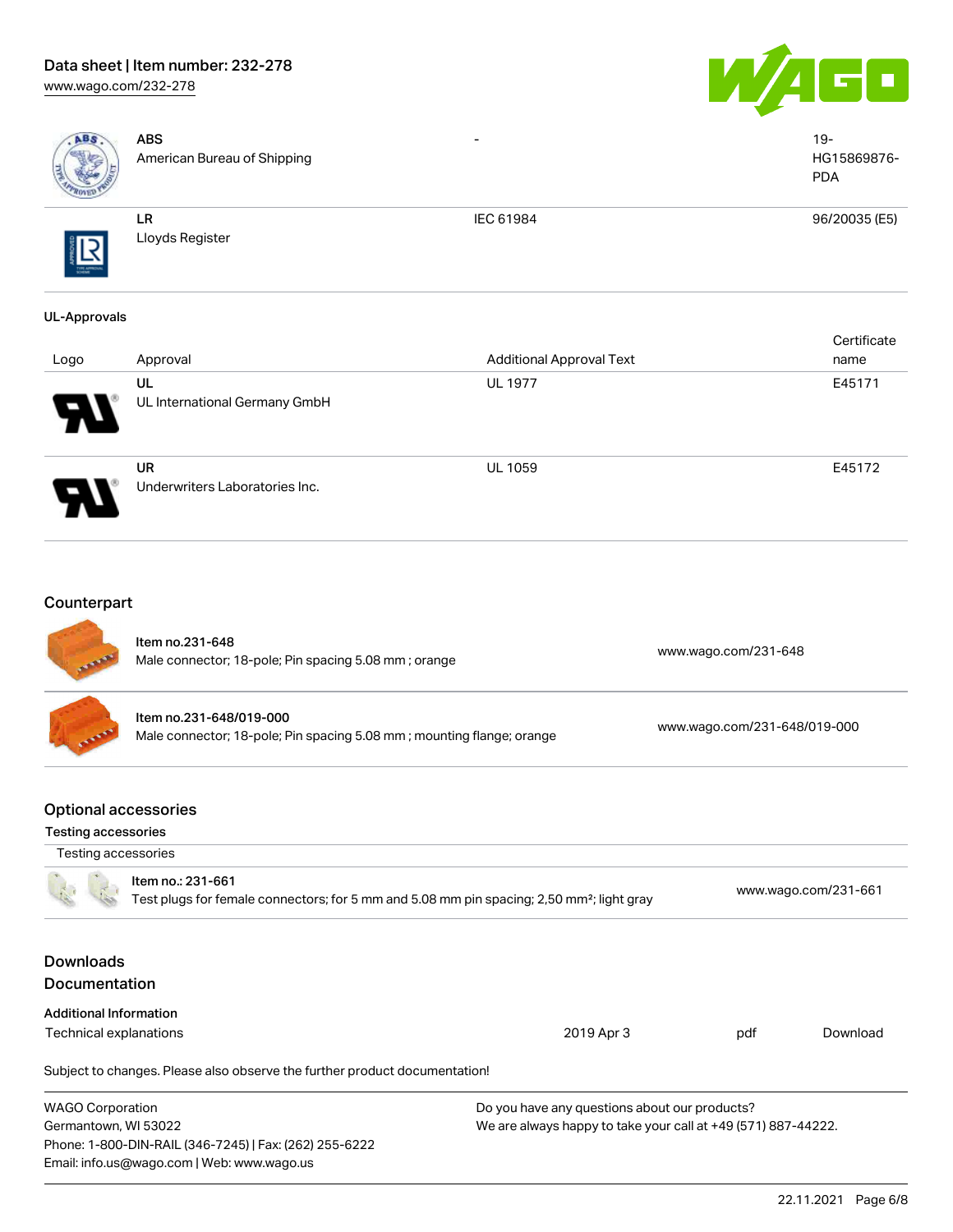

2.0 MB

| <b>CAD files</b>                                                |                                                                                                                                                                        |            |          |
|-----------------------------------------------------------------|------------------------------------------------------------------------------------------------------------------------------------------------------------------------|------------|----------|
| CAD data                                                        |                                                                                                                                                                        |            |          |
| 2D/3D Models 232-278                                            |                                                                                                                                                                        | <b>URL</b> | Download |
| <b>CAE</b> data                                                 |                                                                                                                                                                        |            |          |
| EPLAN Data Portal 232-278                                       |                                                                                                                                                                        | <b>URL</b> | Download |
| ZUKEN Portal 232-278                                            |                                                                                                                                                                        | <b>URL</b> | Download |
| <b>PCB Design</b>                                               |                                                                                                                                                                        |            |          |
| Symbol and Footprint 232-278                                    |                                                                                                                                                                        | <b>URL</b> | Download |
|                                                                 | CAx data for your PCB design, consisting of "schematic symbols and PCB footprints",<br>allow easy integration of the WAGO component into your development environment. |            |          |
| Supported formats:                                              |                                                                                                                                                                        |            |          |
| $\blacksquare$<br>Accel EDA 14 & 15                             |                                                                                                                                                                        |            |          |
| Altium 6 to current version                                     |                                                                                                                                                                        |            |          |
| H<br>Cadence Allegro                                            |                                                                                                                                                                        |            |          |
| DesignSpark                                                     |                                                                                                                                                                        |            |          |
| Eagle Libraries                                                 |                                                                                                                                                                        |            |          |
| H<br>KiCad                                                      |                                                                                                                                                                        |            |          |
| <b>Mentor Graphics BoardStation</b>                             |                                                                                                                                                                        |            |          |
| Mentor Graphics Design Architect                                |                                                                                                                                                                        |            |          |
| $\blacksquare$<br>Mentor Graphics Design Expedition 99 and 2000 |                                                                                                                                                                        |            |          |
| OrCAD 9.X PCB and Capture                                       |                                                                                                                                                                        |            |          |
| PADS PowerPCB 3, 3.5, 4.X, and 5.X                              |                                                                                                                                                                        |            |          |
| PADS PowerPCB and PowerLogic 3.0<br>ш                           |                                                                                                                                                                        |            |          |
| ш<br>PCAD 2000, 2001, 2002, 2004, and 2006                      |                                                                                                                                                                        |            |          |
| Pulsonix 8.5 or newer                                           |                                                                                                                                                                        |            |          |
| <b>STL</b><br>ш                                                 |                                                                                                                                                                        |            |          |
| 3D STEP                                                         |                                                                                                                                                                        |            |          |
| TARGET 3001!                                                    |                                                                                                                                                                        |            |          |
| View Logic ViewDraw<br>ш                                        |                                                                                                                                                                        |            |          |
| Quadcept<br>ш                                                   |                                                                                                                                                                        |            |          |

WAGO Corporation Germantown, WI 53022 Phone: 1-800-DIN-RAIL (346-7245) | Fax: (262) 255-6222 Email: info.us@wago.com | Web: www.wago.us